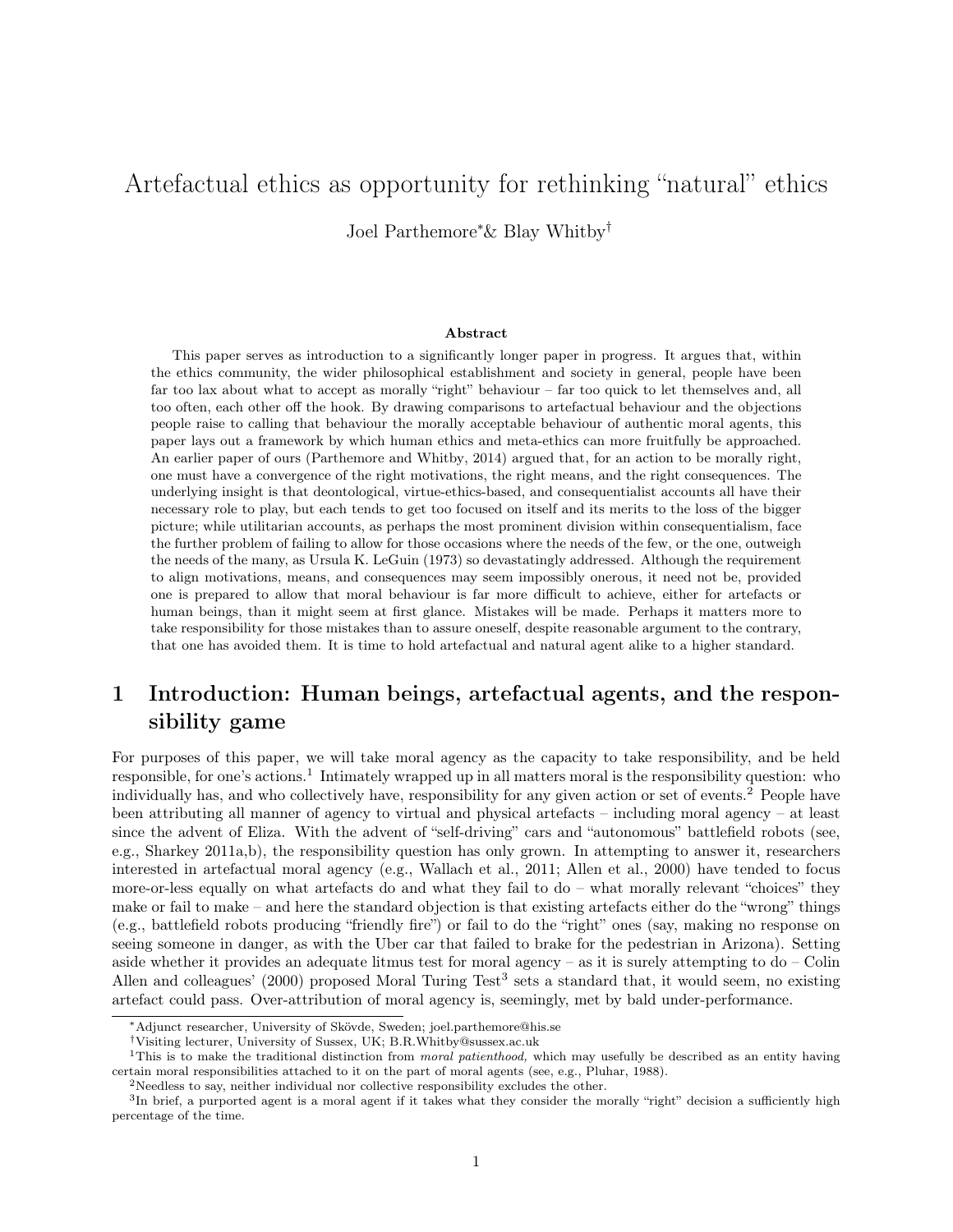#### 1.1 Action, inaction, and intention

Somewhat by contrast, psychology tells us that people are, ceteris paribus, far more willing to excuse inaction in themselves or others – a failure to act – than to excuse actions they consider morally problematic.<sup>4</sup> To fail to save someone's life – to allow that death to happen – is generally considered less morally wrong than to take a life, even if the two circumstances are, in all other relevant aspects, the same. At the same time, it seems difficult how one might logically justify how the passive vs. active nature of the behaviour could make the necessary difference – as, e.g., Sisela Bok (1999) has pointed out in discussing the nature of lies. How is a lie of omission (what I fail to tell you) any less a lie than a lie of commission (what I tell you wrongly)? If the one is morally problematic, then so is the other.

Along similar lines, the Doctrine of Double Effect (DDE) – often invoked to uphold Roman Catholic thinking on abortion – holds that knowing that something otherwise morally unacceptable will happen as the unintended consequence of one's actions (or inactions) is at least sometimes acceptable whereas intending that same thing to happen would not. The doctrine is necessary for reconciling moral absolutes (killing of human beings is always wrong; human foetuses are human beings; therefore abortion is always wrong) with real-world cases that would otherwise pose problems for those moral absolutes. (What if allowing the pregnancy to go to term – not performing an abortion – would kill the mother or both the mother and the child? Many defenders of the DDE would argue that that is morally preferable because the death of the child, though foreseeable and unfortunate, is not intended; whereas abortion is always an intentional act.) The trolley problem, as originally formulated – quite succinctly!<sup>5</sup> – raises difficulties here, as the DDE can equally be used to argue for saving the life of the one person on the one track (with the unintended consequence of killing five on the other) or for saving the lives of the five at the cost of the one: it all depends on one's intentions, which Foot (rightly, we believe) declares unacceptable.<sup>6</sup> For Foot, intention is important but insufficient; means matter; and, clearly, she takes a utilitarian-inspired interest in numbers in favouring the lives of the five over that of the one. For Foot, the outcome *must* be weighed along with the means and intention. For all her sympathy with those who oppose abortion and support the DDE, she sees merit not only in saving the mother's life at the deliberate loss of the child's – i.e., via abortion – when both would otherwise be certain to die; but also in pursuing abortion in cases where only one or the other might be saved. Foot rescues a version of the DDE at the loss of the possibility of absolute moral principles; but one might see this as a good thing. Claims to absolute moral principles may serve to excuse behaviour, as that by persons inclined to take a dogmatic position on abortion, that perhaps should not be excused. If artefacts are not allowed resort to sophistry – whether we think them capable of genuine sophistry or not – then neither should people be.

#### 1.2 Hard-and-fast rules, rules of thumb, and ground rules

Much ink has been spilled within the machine ethics community on what rules to hardwire into artefactual moral agents, and much effort has been made to draw inspiration from Isaac Asimov's Three Laws of Robotics – despite the many times, in his stories, where Asimov showed just what impossible conundrums those rules created: a rule intended to anticipate every possible circumstance rarely if ever can. Such rules set a bar so high that not even those who clearly qualify as moral agents can reach it, never mind those whose moral agency may be considered in dispute. If artefacts are ever to be considered candidates for moral agency, then they should be held to no higher a standard than what human beings can achieve.

Rules of thumb might fare better. First-order predicate logic may rely on universal quantification, but the *lifeworld* (Husserl, 1970) with which people engage on a daily basis has a habit of throwing up exceptions. That said, if Foot is right – and we think she is – then *any* strictly rule-based approach will fail. Perhaps the lesson to be learned from present-day artefacts, and the reason so few are willing to grant them moral

<sup>&</sup>lt;sup>4</sup>If one objects that no one could excuse the human equivalent of the Uber case, the authors have personally encountered it more than once.

<sup>&</sup>lt;sup>5</sup>"...It may be supposed that [the man] is the driver of a runaway tram which he can steer from one narrow track onto another; five men are working on one track and one man on the other; anyone on the track he enters is bound to be killed" (Foot, 1967).

<sup>&</sup>lt;sup>6"</sup>A certain event may be desired under one of its descriptions, unwanted under another, but we cannot treat these as two different events, one of which is aimed at and the other not. And even if it can be argued that there are here two different events. . . the two are obviously much too close for an application of the doctrine of double effect" (Foot, 1967).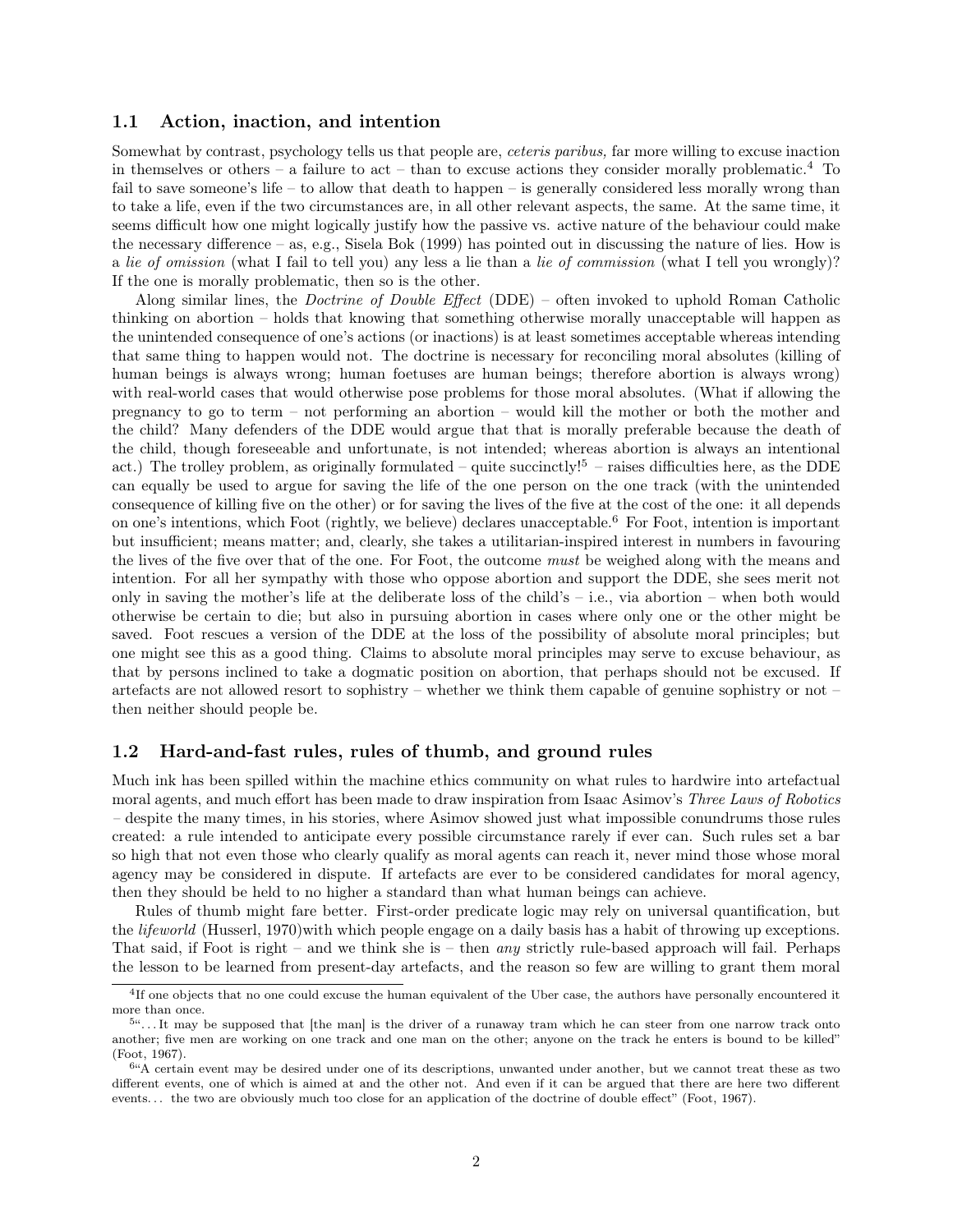agency,<sup>7</sup> is not that they lack the right rules with which to make the right decisions; rather it is that they lack the capacity to make decisions or take responsibility for them in the first place – in any but the most loosely metaphorical of senses. Remember that, by our definition, moral agency requires the capacity to take responsibility: something that – in company with newborn infants and certain among the mentally  $\infty$ <sup>8</sup> – present artefacts would appear to lack. Most infants and at least some mentally infirm persons can be expected to outgrow their present conditions; by contrast, no amount of time and patience will change present-day artefacts or their close kin into moral agents.

This is not to say that one can or should avoid hard-and-fast rules altogether. At least at first blush, the principle that what is acknowledged as morally wrong should never simultaneously be accepted as morally right seems like a suitable candidate. Indeed, if one accepts that moral right and wrong are mutually exclusive, then it follows of logical necessity. Yet "lesser of two evils" arguments, widely used, require that the "lesser" evil is, at the least, morally acceptable if not strictly speaking "right"; and "just war" accounts – to take one example – critically depend on such arguments. The evil action (or inaction) becomes the good because, it is said, there is no alternative. Jean-Paul Sartre showed that, on nearly every occasion where people claim a lack of alternatives, there are alternatives; the problem is either that we fail to see or that we fail to acknowledge them. If people would not accept "lesser of two evils" arguments to excuse artefactual behaviour – and we believe that few would – then they likewise should not accept them to excuse their own.

The solution posed by the full paper is to let go of moral absolutes – few things indeed are *always* morally right or wrong – and to embrace personal responsibility, as Sartre (1946) has challenged us all to do: taking responsibility and acknowledging both when we believe that we have done right, despite all evidence and arguments to the contrary, with a willingness and ability to defend the reasoning that led us there; and when we know we have done wrong, either because we could not see an alternative or lacked the courage to embrace it. The proper response to the high standards imposed on moral agency for artefacts is not to lower those standards on artefacts but use them to raise the bar for ourselves.

Section Two of the intended full paper, currently a work in progress, will examine the ethical theory that serves as the foundation for this extended abstract – one that calls for a convergence of the "right" motivations, the "right" means, and the "right" outcomes – and consider how it can be made to work.<sup>9</sup> Section Three will consider the consequences of applying that framework to purported artefactual agents. Section Four will offer three case studies: one from the field of autonomous vehicles, one from aviation, and one from medicine. Section Five will bring the artefactual lessons back to the human case and offer prescriptions on the way forward.

### References

- Allen, C., Varner, G., and Zinser, J. (2000). Prolegomena to any future artificial moral agent. Journal of Experimental  $\mathcal B$  Theoretical Artificial Intelligence, 12(3):251–261.
- Bok, S. (1999). Lying: Moral choice in public and private life. Vintage. First published 1978.
- Foot, P. (1967). The problem of abortion and the doctrine of double effect. Oxford Review, 5:5–15. Available online from https://philpapers.org/archive/footpo-2.pdf (accessed 26 January 2020).
- Husserl, E. (1970). The Crisis of European Sciences and Transcendental Phenomenology: An Introduction to Phenomenological Philosophy. Northwestern University Press. tr. David Carr. First published (in German) 1954.
- LeGuin, U. K. (1973). The ones who walk away from omelas. In Silverberg, R., editor, New Dimensions, volume 3, pages 1–8. Doubleday.
- Parthemore, J. and Whitby, B. (2014). Moral agency, moral responsibility, and artifacts: What existing artifacts fail to achieve (and why), and why they, nevertheless, can (and do!) make moral claims upon us. International Journal of Machine Consciousness, 6(2):1–21.

<sup>&</sup>lt;sup>7</sup>...Despite the haste with which others would do so!

<sup>8...</sup>Who nevertheless qualify as moral patients!

<sup>9</sup>A reviewer suggested basing that discussion around climate ethics but that, to our mind, would be a different paper. For better or worse, we have chosen to return to the artefactual question we addressed in our earlier papers.